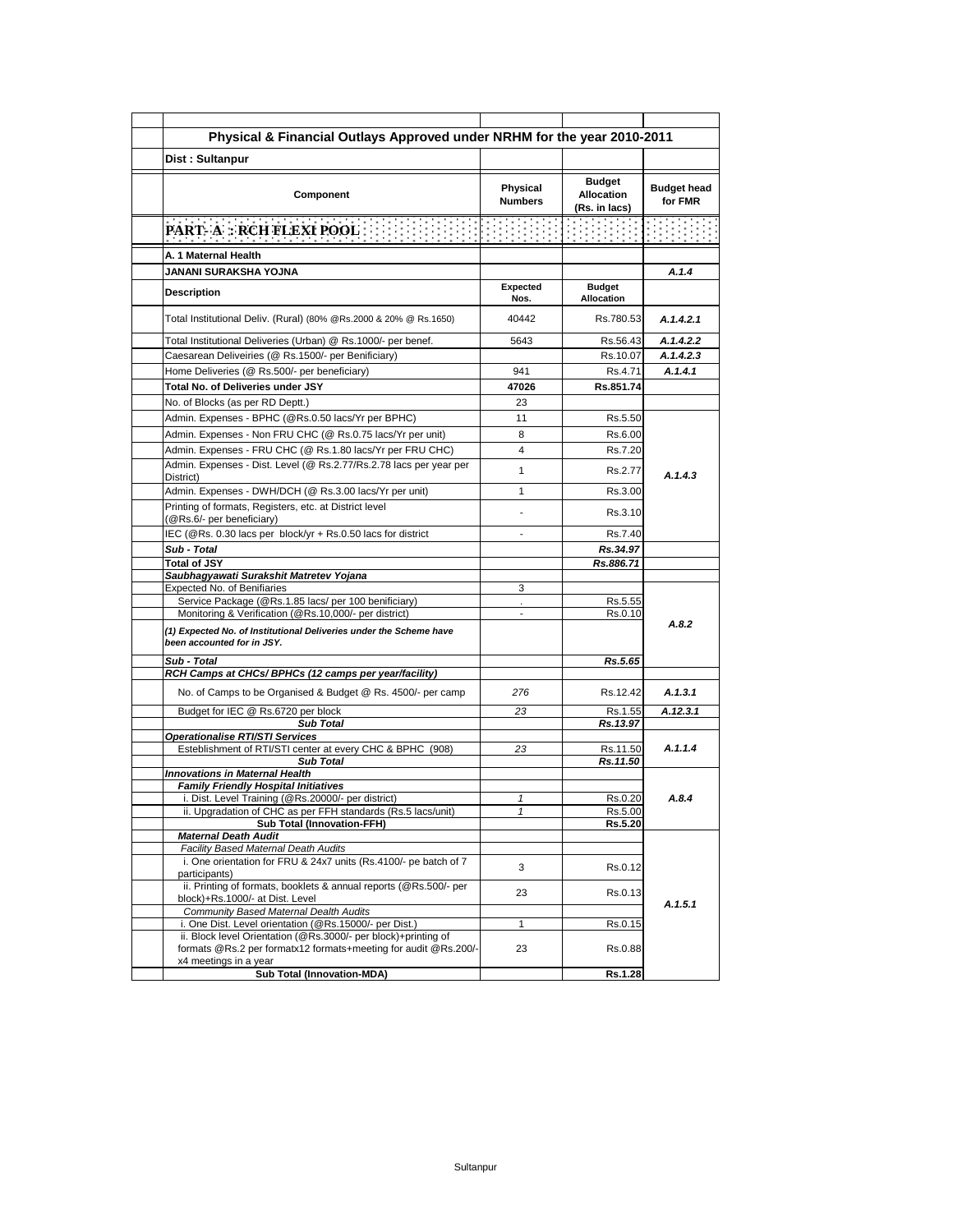| Component                                                                                                 | Physical<br><b>Numbers</b> | <b>Budget</b><br><b>Allocation</b><br>(Rs. in lacs) | <b>Budget head</b><br>for FMR |
|-----------------------------------------------------------------------------------------------------------|----------------------------|-----------------------------------------------------|-------------------------------|
| <b>Pregnant Women &amp; Child Tracking</b>                                                                |                            |                                                     |                               |
| i. Orientation Workshop                                                                                   |                            |                                                     |                               |
| (a) At Dist. Level                                                                                        | 1                          | Rs.0.35                                             | A.10.3                        |
| (b) At Block Level @ Rs.6500/- block                                                                      | 23                         | Rs.1.50                                             |                               |
| ii. Printing of formats (730 format/block @Rs.2 per format)                                               | 16790                      | Rs.0.34                                             |                               |
| Sub Total (Innovation-Preg. Women & child tracking)                                                       |                            | <b>Rs.2.18</b>                                      |                               |
| Strengthening of Sub Centers Accridited under JSY                                                         | $\mathbf{1}$               |                                                     |                               |
| Dissemination meeting in the District @ Rs 5000/-                                                         | 42                         | Rs.0.05                                             | A.1.1.5                       |
| Upgradation of Sub Centre in Dist (From State Level)<br>Sub Total (Innovation-S.C. Accridited under JSY)) |                            | Rs.0.00<br>Rs.0.05                                  |                               |
| Sub Total (Innovation in Maternal Health)                                                                 |                            | Rs.8.71                                             |                               |
| Sub-Total (Maternal Health)                                                                               |                            | Rs.926.53                                           |                               |
|                                                                                                           |                            |                                                     |                               |
| A.2 CHILD HEALTH                                                                                          |                            |                                                     |                               |
| Comprehensive Child Survival Programme (CCSP)                                                             |                            |                                                     |                               |
| CCSP Training - FBNC (in 1st & 2nd phase districts only)                                                  |                            |                                                     |                               |
| Training Site - District Women Hospital                                                                   |                            |                                                     |                               |
|                                                                                                           | 0                          |                                                     |                               |
| Expected No. of Participants                                                                              |                            |                                                     |                               |
| No. of Batches to be Organised and Budget @ Rs.12,000 per Batch                                           | 0                          | Rs.0.00                                             | A.11.5.2                      |
| No. of Batches to be Supervised and Budget @ Rs.3,200 per Batch                                           | 0                          | Rs.0.00                                             |                               |
| Sub - Total                                                                                               |                            | Rs.0.000                                            |                               |
| Training at Medical College under CCSP Prog                                                               |                            |                                                     |                               |
| Support staff to Medical Collage                                                                          |                            | Rs.0.00                                             | A.11.5.2                      |
| Physicians training/F-IMNCI                                                                               |                            | Rs.0.00                                             |                               |
| <b>Sub Total</b>                                                                                          |                            | Rs.0.00                                             |                               |
| <b>CCSP Training - NSSK (in 3rd phase districts only)</b>                                                 |                            |                                                     |                               |
| Training Site - District Women Hospital                                                                   |                            |                                                     |                               |
| <b>Expected No. of Participants</b>                                                                       | 185                        |                                                     |                               |
| No. of Batches to be Organised and Budget @ Rs.38,500 per Batch                                           | 10                         | Rs.3.85                                             | A.11.5.5                      |
| No. of Batches to be Supervised and Budget @ Rs.3,500 per Batch                                           | 3                          | Rs.0.105                                            |                               |
| Sub - Total                                                                                               |                            | Rs.3.955                                            |                               |
| CCSP Training of ASHAs, ANMs, LHVs - (1st & 2nd Phase                                                     |                            |                                                     |                               |
| Districts)                                                                                                |                            |                                                     |                               |
| Expected No. of Participants (approx. 24 per batch)                                                       | 0                          |                                                     |                               |
| No. of Batches to be Organised and Budget @ Rs.1,65,000 per Batch                                         | 0                          | Rs.0.00                                             | A.11.5.1                      |
| No. of Batches of ToT and Budget @ Rs.2,39,000 per Batch                                                  | 0                          | Rs.0.00                                             |                               |
| Sub - Total                                                                                               |                            | Rs.0.00                                             |                               |
| CCSP Training of ASHAs, ANMs, LHVs - (3rd Phase Districts)                                                |                            |                                                     |                               |
| Expected No. of Participants (approx. 24 per batch)                                                       | 750                        |                                                     |                               |
| No. of Batches to be Organised and Budget @ Rs.1,65,000 per Batch                                         | 30                         | Rs.49.50                                            | A.11.5.1                      |
| No. of Batches of ToT and Budget @ Rs.2,39,000 per Batch                                                  | $\mathbf{1}$               | Rs.2.39                                             |                               |
| Sub - Total                                                                                               |                            | Rs.51.890                                           |                               |
| CCSP Training of Supervisors (in 1st & 2nd phase districts<br>only)                                       |                            |                                                     |                               |
| No. of Batches (16 participants) to be Organised and Budget @<br>Rs.24,500 per Batch                      | 0                          | Rs.0.000                                            | A.11.5.1                      |
| No. of Batches to be Supervised and Budget for Observer Visit @                                           | 0                          | Rs.0.00                                             |                               |
| Rs.3,200 per Batch<br>Sub - Total                                                                         |                            | Rs.0.000                                            |                               |
| <b>Site Stregthening</b>                                                                                  |                            |                                                     |                               |
| Strengthening of FBNC/NSSK Site (@ Rs.30,000/- per site)                                                  | 1                          | Rs.0.50                                             |                               |
| Strengthening of CCSP Training Site (@ Rs.2,33,500/- per site)                                            | 2                          | Rs.4.670                                            | A.11.5.1                      |
| <b>Sub Total</b>                                                                                          |                            | Rs.5.170                                            |                               |
| Establishment, Operationalisation & Construction of SNCU                                                  |                            |                                                     |                               |
| Establishment and Operating Exp. Of old SNCU in 7 Dist. @Rs.25                                            | 0                          | Rs.0.0                                              | A.2.2                         |
| lacs                                                                                                      |                            |                                                     |                               |
| Construction of of new SNCU in 5 Dist. (@Rs.30 lacs)                                                      | 0                          | Rs.0.0                                              | A.9.2.2                       |
| Sub - Total<br>Infant death audit ( Aligarh & Banda only)                                                 |                            | <b>Rs.0.0</b>                                       |                               |
| No. of blocks in the district                                                                             | 0                          | Rs.0.0                                              | A.2.8                         |
| Sub - Total                                                                                               |                            | Rs.0.00                                             |                               |
| Infant & Young Child feeding (IYCF)                                                                       |                            |                                                     |                               |
| Mass Awareness Campaign during World Breastfeeding Week                                                   | 1                          | Rs.0.50                                             | A.2.5                         |
| Sub - Total                                                                                               |                            | <b>Rs.0.50</b>                                      |                               |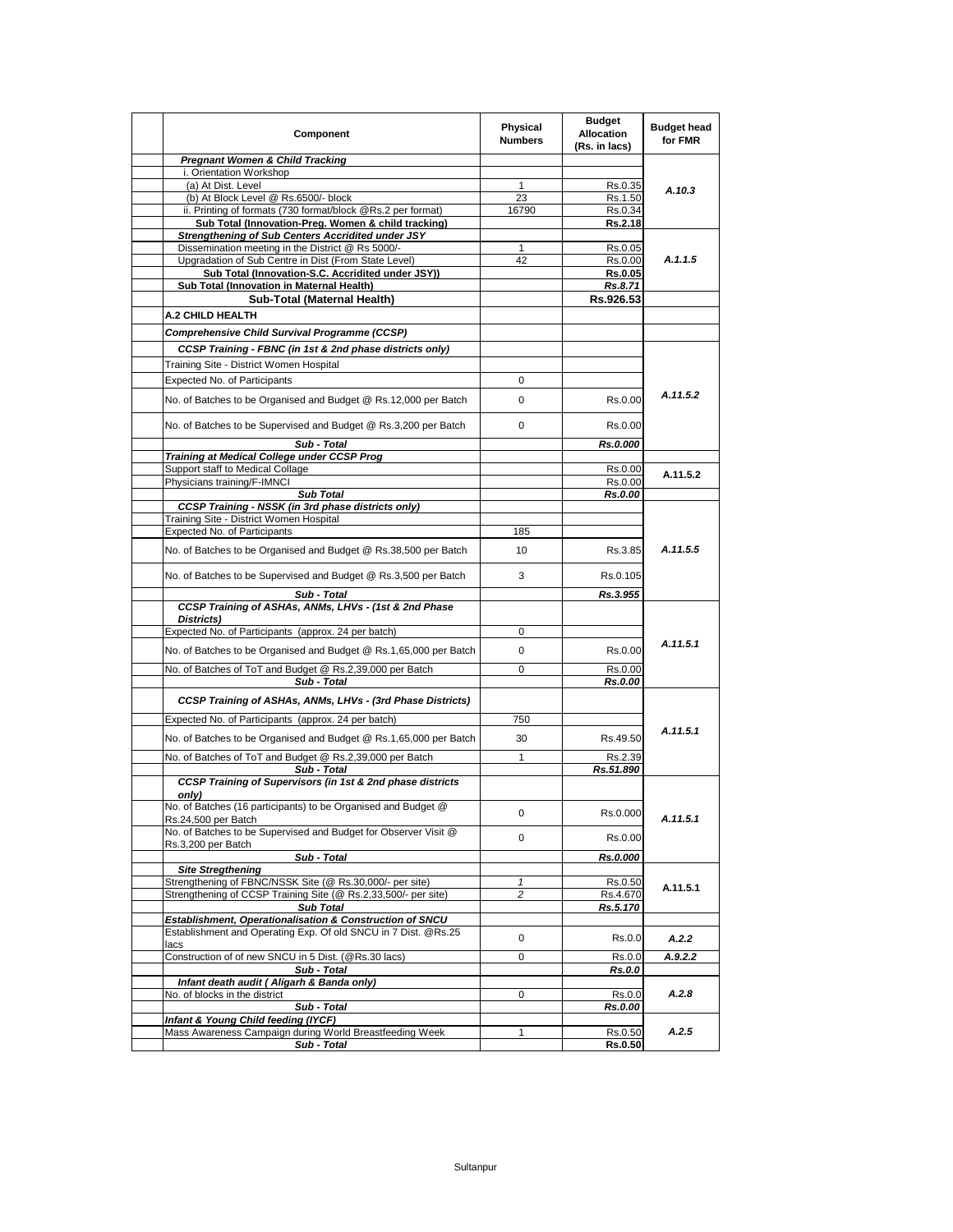| Component                                                                                                                  | Physical<br><b>Numbers</b> | <b>Budget</b><br><b>Allocation</b><br>(Rs. in lacs) | <b>Budget head</b><br>for FMR |
|----------------------------------------------------------------------------------------------------------------------------|----------------------------|-----------------------------------------------------|-------------------------------|
| Supportive Supervision through Reputed Institutions (for 1st<br>& 2nd pase districts only)                                 |                            |                                                     |                               |
| One Supervisor per block @ Rs.5,000/- p.m. for 12 months                                                                   | 0                          | Rs.0.0                                              |                               |
| Mobility for supervisors @ Rs.3,000/- p.m. for 12 months                                                                   | 0                          | Rs.0.0                                              |                               |
| Institutional support @ Rs.5,000/- p.m. for 12 months                                                                      | 0                          | Rs.0.0                                              |                               |
| Sub - Total                                                                                                                |                            | Rs.0.00                                             |                               |
| Sub-Total (CCSP)                                                                                                           |                            | Rs.61.52                                            |                               |
| Implementation of Bal Swasthya Poshan Mah (BSPM)                                                                           |                            |                                                     |                               |
| Joint Meetings of Health & ICDS - 2 Planning Meetings at District<br>Level in a year @ Rs. 5000/- per meeting for 2 Rounds | 1 Dist.                    | Rs.0.10                                             |                               |
| Joint planning meeting of health and ICDS at Block level Rs. 2000 per<br>meeting for 2 rounds                              | 23 Blocks                  | Rs.0.92                                             |                               |
| Joint Orientation of ASHAs & ANMs (@Rs. 25/- per participant) for 2<br>Rounds                                              | 3673 ANM and<br>AWW        | Rs.1.84                                             | A.2.7                         |
| Printing of Guidelines, Reporting & Monitoring Formats (@ Rs.2,000/- per<br>block/round) for 2 rounds                      | 23 Blocks                  | Rs.0.92                                             |                               |
| Dissemination meeting at District level Rs. 5000 per meeting per<br>District for 2 Rounds                                  | 1 Dist.                    | Rs.0.10                                             |                               |
| Sub - Total                                                                                                                |                            | <b>Rs.3.88</b>                                      |                               |
| <b>School Health Programme</b>                                                                                             |                            |                                                     |                               |
| Total No. of Blocks in the district                                                                                        | 23                         |                                                     |                               |
| No. of Schools to be covered (60 Schools per block)                                                                        | 1380                       |                                                     |                               |
| District Sensitization workshop                                                                                            | 1                          | Rs. 0.15                                            |                               |
| Contingencies for printing of Health Card, etc. (@Rs.500/- per school)                                                     | 1380                       | Rs. 6.90                                            |                               |
| Budget for Mobility (@Rs.300 per visit x 1 visit)                                                                          | 1380                       | Rs. 4.14                                            |                               |
| Sub Total (Prog. Implementation)                                                                                           |                            | Rs. 11.19                                           |                               |
| Traning program for 40 schools per block (where<br>program is already running)                                             | 920                        |                                                     |                               |
| Training of District Trainers- Honorarium to district traininer @ Rs. 350<br>*2days                                        | 3                          | Rs. 0.02                                            |                               |
| Honorarium to traininees from block@ Rs. 400 *2days per block                                                              | 69                         | Rs. 0.55                                            | A.2.4                         |
| Training of Block Trainers - Honorarium to block resource persons @<br>Rs. 300 *2days*2 batches per block                  | 69                         | Rs. 0.83                                            |                               |
| Honararium to Teachers @ Rs. 250*2 teachers per school *2 days                                                             | 1840                       | Rs. 9.20                                            |                               |
| <b>Sub Total (Training)</b>                                                                                                |                            | Rs. 10.60                                           |                               |
| For training program unspent balance is available at the district                                                          |                            | Rs. 6.76                                            |                               |
| <b>Actual Allocation for training</b>                                                                                      |                            | Rs. 3.84                                            |                               |
| Weighing scale, Ht./Wt Charts, Measuring tape etc. @ Rs1000 per<br>school x 20 new schools/block                           | 460                        | Rs. 0.00                                            |                               |
| Procurement of IFA tablets (30 mg tablets) for all schools                                                                 | 20700000                   | Rs. 0.00                                            |                               |
| Procurement of deworming tablets for all schools                                                                           | 414000                     | Rs. 0.00                                            |                               |
| <b>Sub Total (Procurement)</b>                                                                                             |                            | Rs. 0.00                                            |                               |
| <b>Total (School Health)</b>                                                                                               |                            | Rs. 15.03                                           |                               |
| <b>Total Child Health</b>                                                                                                  |                            | Rs.80.43                                            |                               |
| A3. Family Planning                                                                                                        |                            |                                                     |                               |
| <b>Terminal/Limiting Methods</b>                                                                                           |                            |                                                     | A.3.1                         |
| Dissemination of manuals on sterilization standards & quality<br>assurance of sterilization services                       | 1                          | Rs. 0.40                                            | A.3.1.1                       |
| NSV Camps in Districts (6 camps/dist. @ Rs.35,000/- per camp)                                                              | 6                          | Rs. 2.10                                            | A.3.1.3                       |
| Compensation for Female Sterilization                                                                                      | 7305                       | Rs. 73.05                                           | A.3.1.                        |
| Compensation for Male Sterilization                                                                                        | 20                         | Rs. 0.30                                            | A.3.1.5                       |
| Accrediation of private providers of sterilization services                                                                |                            |                                                     |                               |
| <b>Female Sterilization</b><br>Male Sterilization (NSV)                                                                    |                            | Rs. 0.25<br>Rs. 0.05                                | A.3.1.6                       |
| <b>Spacing Methods</b>                                                                                                     |                            |                                                     | A.3.2                         |
| IUD services at health facilities/compensation                                                                             | 76568                      | Rs. 15.31                                           | A.3.2.2                       |
| Accrediation of private providers of IUD services                                                                          |                            | Rs. 0.03                                            | A.3.2.3                       |
| Family Welfare Counsellor@9000 per month                                                                                   | 5                          | Rs. 5.40                                            |                               |
| <b>Sub Total</b>                                                                                                           |                            | Rs. 96.89                                           | A.9.1.5                       |
| <b>PCPNDT and Sex-Ratio</b>                                                                                                |                            |                                                     |                               |
| Visit of District Inspection & Monitoring Committee                                                                        | 10                         | Rs. 0.10                                            |                               |
| Sensitization Workshop at District level                                                                                   | 1                          | Rs. 0.40                                            | A.8.1                         |
| Organising Competions at Inter/Degree Colleges                                                                             | 3                          | Rs. 0.10                                            |                               |
| Orientation of members of Dist advisory committee at Division                                                              |                            | Rs. 0.00                                            |                               |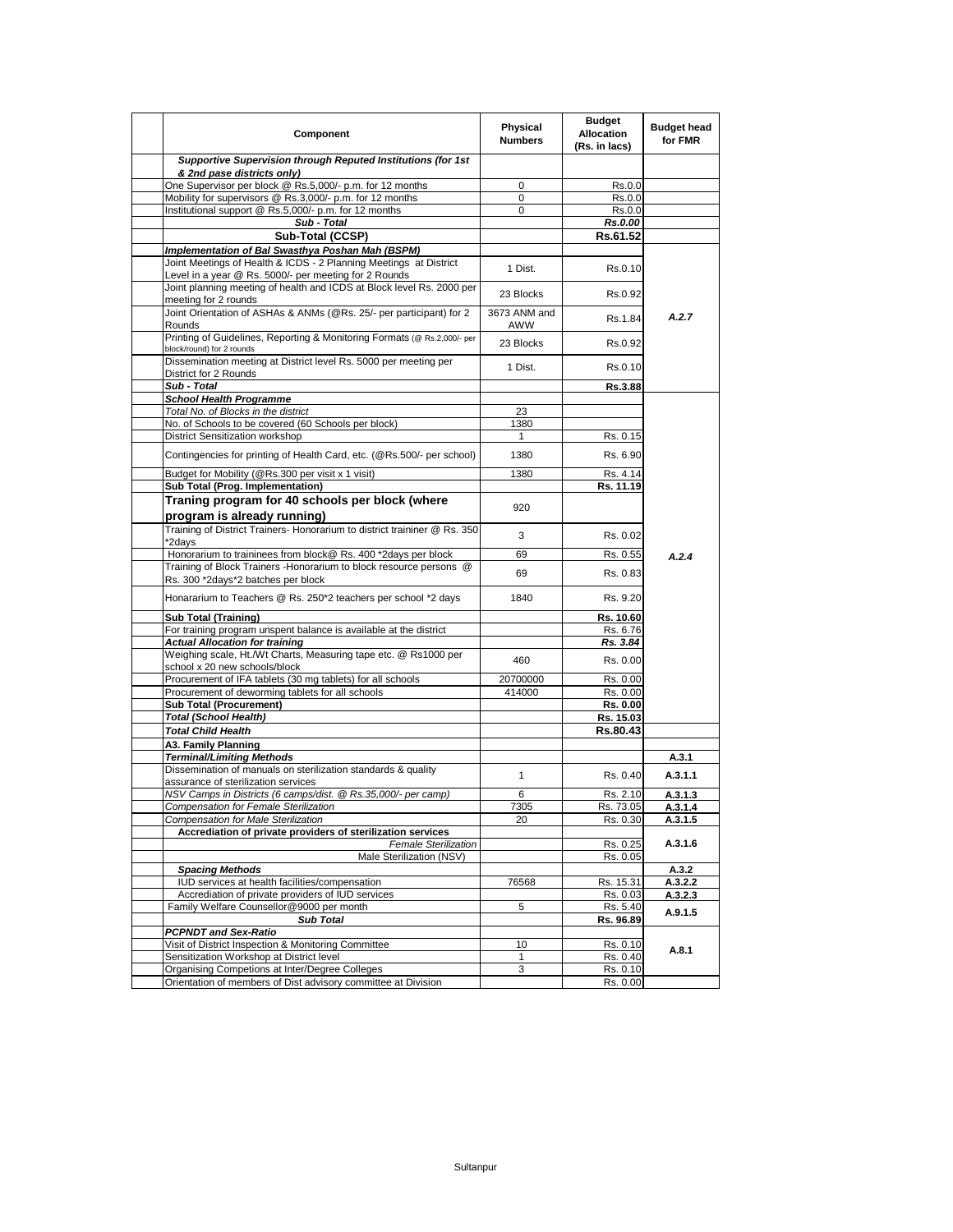| Component                                                                                                                                                                     | Physical<br><b>Numbers</b> | <b>Budget</b><br><b>Allocation</b><br>(Rs. in lacs) | <b>Budget head</b><br>for FMR |
|-------------------------------------------------------------------------------------------------------------------------------------------------------------------------------|----------------------------|-----------------------------------------------------|-------------------------------|
| <b>IEC Activities &amp; Conigency</b>                                                                                                                                         |                            |                                                     |                               |
| <b>IEC Activities</b>                                                                                                                                                         |                            | Rs. 0.40                                            |                               |
| Contigency                                                                                                                                                                    |                            | Rs. 0.04                                            | A.12.4                        |
| TA/DA to Dist. level Staff for attending workshop, training, meetings                                                                                                         |                            | Rs. 0.20                                            |                               |
| <b>Sub Total</b>                                                                                                                                                              |                            | Rs. 1.24                                            |                               |
| <b>Sub-Total (Family Planning)</b>                                                                                                                                            |                            | Rs.98.13                                            |                               |
| A.4 ARSH                                                                                                                                                                      |                            |                                                     |                               |
| Saloni Scheme                                                                                                                                                                 |                            |                                                     |                               |
| No. of Blocks in District                                                                                                                                                     | 23                         |                                                     | A.4.1                         |
| No. of Schools to be covered (10 Schools per block)                                                                                                                           | 230                        |                                                     |                               |
| No. of Benificiaries (150 per school)                                                                                                                                         | 34500                      |                                                     |                               |
| Sensitization Workshop at District level                                                                                                                                      | 1                          | Rs. 0.15                                            |                               |
| Budget for Visit of Medical Team (@Rs.300/- per visit x 2 visits per<br>school)                                                                                               | 460                        | Rs. 1.38                                            | A.4.2                         |
| Budget for Preparing Saloni Sabha (Rs.300/- p.m. per school x 10<br>months)                                                                                                   | 2300                       | Rs. 6.90                                            |                               |
| Procurement of IFA tablets (100 mg tablets) for all schools                                                                                                                   | 1656000                    | Rs.0.00                                             |                               |
| Procurement of deworming tablets for all schools 2 tab/Benf.                                                                                                                  | 69000                      | Rs.0.00                                             | A.13.2.5                      |
| Sub-Total (Adolescent Health)                                                                                                                                                 |                            | <b>Rs.8.43</b>                                      |                               |
| A.5 Urban RCH                                                                                                                                                                 |                            |                                                     |                               |
| <b>Urban RCH plan /activities</b>                                                                                                                                             |                            |                                                     |                               |
| <b>Building</b>                                                                                                                                                               | 1                          | 0.84                                                |                               |
| Manpower(1Doctor @ 24000/month,1Staff Nurse@ 15000/month,2                                                                                                                    |                            |                                                     |                               |
| ANMs@9000/month,2 Security guards @ 4000/month,1 Ayah<br>4000/month,& 1 Sweeper 2000/month                                                                                    | 1                          | 8.52                                                |                               |
| Other Expenses                                                                                                                                                                | 1                          | 0.41                                                | A.5.1                         |
| <b>IEC</b>                                                                                                                                                                    |                            |                                                     |                               |
|                                                                                                                                                                               | 1                          | 0.10                                                |                               |
| <b>Subtotal</b>                                                                                                                                                               |                            | 9.87                                                |                               |
| The cost of Drugs(Rs 10,000/month/Health post) and consumables(Rs 3,000/month/Health Post) for Urban RCH amounting<br>to Rs 1.56 Lacs would be met from the Mission Flexipool |                            |                                                     |                               |
| <b>A9. INFRASTRUCTURE &amp; HR</b>                                                                                                                                            |                            |                                                     |                               |
| <b>Contractual Staff &amp; Services</b>                                                                                                                                       |                            |                                                     |                               |
| <b>Position</b>                                                                                                                                                               | No.                        | <b>Budget</b>                                       |                               |
| Contractual ANM (@Rs.9000/- pm)                                                                                                                                               | 20                         | Rs. 21.60                                           | A.9.1.1                       |
| Staff Nurse in the district (@Rs.15000/- pm)                                                                                                                                  | 15                         | Rs. 27.00                                           | A.9.1.3                       |
| MBBS (Male/Female) @ Rs.30000/- pm                                                                                                                                            | 15                         | Rs. 54.00                                           |                               |
| Specialist at On Call basis for CHC (@ Rs.1000/- per visit) No. of<br>calls for 6 moths                                                                                       | 100                        | Rs. 1.00                                            |                               |
| Specialist at On Call basis for Dist. Hospital (Male)/DCH(@ Rs.1000/-<br>per visit)                                                                                           | 200                        | Rs. 2.00                                            |                               |
| Specialist at Dist. Hospital (Male)/DCH(@ Rs.40000/- pm for                                                                                                                   |                            |                                                     | A.9.1.4                       |
| MS/MD/MDS & @Rs.35000/- for Diploma holders)                                                                                                                                  | $\overline{2}$             | Rs. 8.40                                            |                               |
| Specialist at DWH/DCH (@ Rs.40000/- pm for MS/MD/MDS &<br>@Rs.35000/- for Diploma holders)/MBBS(LMO if already on contract)                                                   | 2                          | Rs. 8.40                                            |                               |
| Paramedical staff/LT for CHC (@ Rs.9000/- pm)                                                                                                                                 | 12                         | Rs. 12.96                                           |                               |
| Paramedical staff for DH/DWH/DCH (@ Rs.9000/- pm)                                                                                                                             | $\overline{2}$             | Rs. 2.16                                            | A.9.1.5                       |
| Data Assistant (@ Rs.8000/- pm)                                                                                                                                               | 2                          | Rs. 1.92                                            |                               |
| <b>Sub-Total (Human Resources)</b>                                                                                                                                            |                            | Rs.139.44                                           |                               |
| A.10. INSTITUTIONAL STRENGTHENING                                                                                                                                             |                            |                                                     |                               |
| Logistics Management/Improvement                                                                                                                                              |                            |                                                     |                               |
| <b>Stregthening of Logistic Management</b>                                                                                                                                    |                            |                                                     |                               |
| Divisional logistic management                                                                                                                                                | 0                          | Rs. 0.00                                            |                               |
| <b>Transportation of Logistic</b>                                                                                                                                             |                            |                                                     |                               |
| Divisional level @ Rs 50000/-                                                                                                                                                 | 0                          | Rs. 0.00                                            | A.10.2                        |
| District level @ Rs 30000/-                                                                                                                                                   | 1                          | Rs. 0.30                                            |                               |
| Block level @ Rs 12000/-                                                                                                                                                      | 23                         | Rs. 2.76                                            |                               |
| <b>Sub-Total (Logistics Strengthening)</b>                                                                                                                                    |                            | Rs.3.06                                             |                               |
| <b>Rent for Sub-Centres</b>                                                                                                                                                   |                            |                                                     |                               |
| No. of SCs in Rented Bldgs & Budget @ Rs. 250/- p.m.                                                                                                                          | 99                         | Rs.2.97                                             | A.10.4                        |
| <b>Sub-Total (Sub Center Rent)</b>                                                                                                                                            |                            | Rs.2.97                                             |                               |
|                                                                                                                                                                               |                            |                                                     |                               |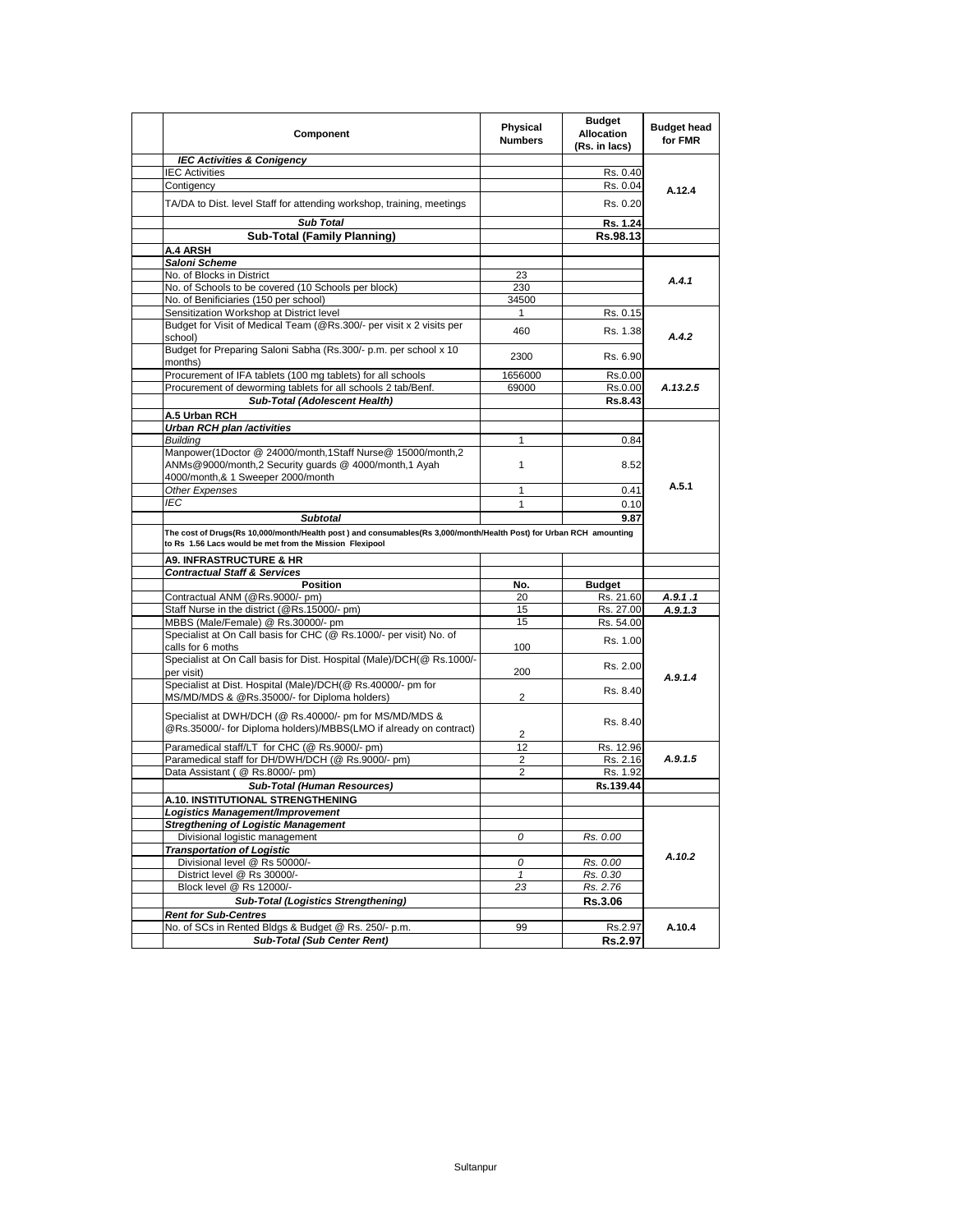| Component                                                                                        | Physical<br><b>Numbers</b> | <b>Budget</b><br><b>Allocation</b><br>(Rs. in lacs) | <b>Budget head</b><br>for FMR |
|--------------------------------------------------------------------------------------------------|----------------------------|-----------------------------------------------------|-------------------------------|
| <b>A.11 TRAINING</b>                                                                             |                            |                                                     |                               |
| <b>Training- Skill Birth Attendant</b>                                                           |                            |                                                     |                               |
| <b>Training at DWH/Combined Hosp</b>                                                             |                            |                                                     |                               |
| Target at DWH                                                                                    | 44                         |                                                     |                               |
| No. of Particpants per batch                                                                     | $\overline{4}$             |                                                     |                               |
| No. of Batches                                                                                   | 11                         | Rs.12.15                                            |                               |
| New Site Stregthening at DWH                                                                     |                            | Rs.0.00                                             |                               |
| Existing site stregthening                                                                       |                            | Rs.0.40                                             |                               |
| Sub-Total (DWH-SBA)                                                                              |                            | Rs.12.55                                            |                               |
| Training at FRU/24X7                                                                             |                            |                                                     | A.11.3.1                      |
| Name of the selected Training Site FRU/24X7                                                      | Jaqdishpur                 |                                                     |                               |
| Target at FRU/24X7                                                                               | 48                         |                                                     |                               |
| No. of Particpants per batch                                                                     | $\overline{4}$             |                                                     |                               |
| No. of Batches                                                                                   | 12                         | Rs.13.25                                            |                               |
| New Site Stregthening at FRU                                                                     | $\overline{\phantom{a}}$   | Rs.0.00                                             |                               |
| Existing site stregthening                                                                       |                            | Rs.0.40                                             |                               |
| Sub-Total (FRU-SBA)                                                                              |                            | Rs.13.65                                            |                               |
| Sub-Total(SBA Training)                                                                          |                            | Rs.26.20                                            |                               |
| <b>A.14 PROGRAM MANAGEMENT</b>                                                                   |                            |                                                     |                               |
| Personal & Other Expense of Dist. PMU (Rs.94500/- pm)                                            | 1                          | Rs.11.34                                            | A.14.2                        |
| Operational Cost (Rs. 60000/- pm)                                                                | 1                          | Rs.7.20                                             | A.14.4                        |
| Sub-Total (Program Management)                                                                   |                            | Rs.18.54                                            |                               |
| Total for RCH Flexipool (Part A)                                                                 |                            | Rs.1,313.60                                         |                               |
|                                                                                                  |                            |                                                     |                               |
|                                                                                                  |                            |                                                     |                               |
| Component                                                                                        | Physical<br><b>Numbers</b> | <b>Budget</b><br><b>Allocation</b><br>(Rs. in lacs) | <b>Budget head</b><br>for FMR |
| <b>ASHA Scheme:-</b>                                                                             |                            |                                                     | B.1                           |
| Periodic Training for ASHAs                                                                      |                            |                                                     | B.1.1                         |
| <b>ASHA Support System</b>                                                                       |                            |                                                     |                               |
| Replenishment of ASHA Kits & Budget (@ Rs. 500/- per kit*2 for 95%<br>ASHA)                      | 3453                       | Rs.0.00                                             | B.1.2                         |
| Incentive to ASHAs (Average Rs.500/- p.m. for 85% ASHAs)                                         | 3090                       | Rs.185.40                                           | B.1.3                         |
| Award to ASHA (Rs.5000/- for 1 ASHA in each block)                                               | 23                         | Rs.1.15                                             |                               |
| Annual ASHA Sammelan (Rs.250/- per ASHA for 60% ASHAs)                                           | 2181                       | Rs.5.45                                             | B.1.1                         |
| Mobility to ASHAs (Rs.30/- per ASHA for 95% ASHAs)                                               | 3453                       | Rs.12.43                                            |                               |
| Block level ASHA Payment Register (Rs.100/-per Register)                                         | 23                         | Rs.0.02                                             | B.18.3.2                      |
| Printing of Voucher Booklet for ASHA (Rs.25/-per Booklet)                                        | 3635                       | Rs.0.91                                             |                               |
| Budget ASHA Mentoring Group (Rs.10,000/- per District)                                           | Quarterly<br>Meeting       | Rs.0.10                                             | B.1.1                         |
| Sub-Total (ASHA Scheme):-                                                                        |                            | Rs.205.47                                           |                               |
| <b>Untied Grant to Facilities</b>                                                                |                            |                                                     | B.2                           |
| No. of CHCs & Budget @ Rs.0.50 lacs per facility                                                 | 12                         | Rs.6.00                                             | B.2.1                         |
| No. of BPHCs & Budget @ Rs.0.50 lacs per facility                                                | 11                         | Rs.5.50                                             | B.2.2                         |
| No. of APHCs & Budget @ Rs.0.25 lacs per facility                                                | 59                         | Rs.14.75                                            | <b>B.2.2</b>                  |
| No. of Sub Centres & Budget @ Rs.0.10 lacs per facility                                          | 403                        | Rs.40.30                                            | B.2.3                         |
| No.of VHSCs                                                                                      | 1262                       | Rs.0.00                                             | B.2.4                         |
| No.of Revenue Villages & Budget @Rs.0.10 lacs per R.Village                                      | 2499                       | Rs.249.90                                           |                               |
| <b>Sub-Total (Untied Grants)</b>                                                                 |                            | Rs.316.45                                           |                               |
| <b>Annual Maintenance Grant to Facilities</b><br>No. of CHCs & Budget @ Rs.1.0 lacs per facility | 12                         | Rs.12.00                                            | <b>B.4</b><br>B.4.1           |
| No. of BPHCs & Budget @ Rs.1.0 lacs per facility                                                 | 11                         | Rs.11.00                                            |                               |
| No. of APHCs & Budget @ Rs.0.50 lacs per facility                                                | 39                         | Rs.19.50                                            | <b>B.4.2</b>                  |
| No. of Sub Centres & Budget @ Rs.0.10 lacs per facility                                          | 264                        | Rs.26.40                                            | B.4.3                         |
| <b>Sub-Total (Annual Maintenance Grants)</b>                                                     |                            | Rs.68.90                                            |                               |
| <b>Funds to Rogi Kalyan Samitis</b>                                                              |                            |                                                     | <b>B.6</b>                    |
| No. of District Hospitals & Funds @ Rs.5.0 lacs per facility                                     | 2                          | Rs.10.00                                            | <b>B.6.1</b>                  |
| No. of CHCs & Funds @ Rs.1.0 lacs per facility                                                   | 12                         | Rs.12.00                                            | B.6.2                         |
| No. of BPHCs & Funds @ Rs.1.0 lacs per facility                                                  | 11                         | Rs.11.00                                            | B.6.3                         |
| No. of APHCs & Funds @ Rs.1.00 lacs per facility                                                 | 59                         | Rs.59.00                                            | B.6.4                         |
| Sub-Total (Funds for RKS)                                                                        |                            | Rs.92.00                                            |                               |
| <b>Operationalisation of District Drug Warehouses</b>                                            |                            |                                                     | <b>B.21</b>                   |
| Contractual Staff (@Rs.2.94 lacs/yr)<br>Contingency Expenses (@Rs.2.0 lacs/yr)                   | 1<br>$\mathbf{1}$          | Rs.2.94<br>Rs.2.00                                  |                               |
| Sub-Total (Ope. of District Drug Warehouses)                                                     |                            | Rs.4.94                                             |                               |
|                                                                                                  |                            |                                                     |                               |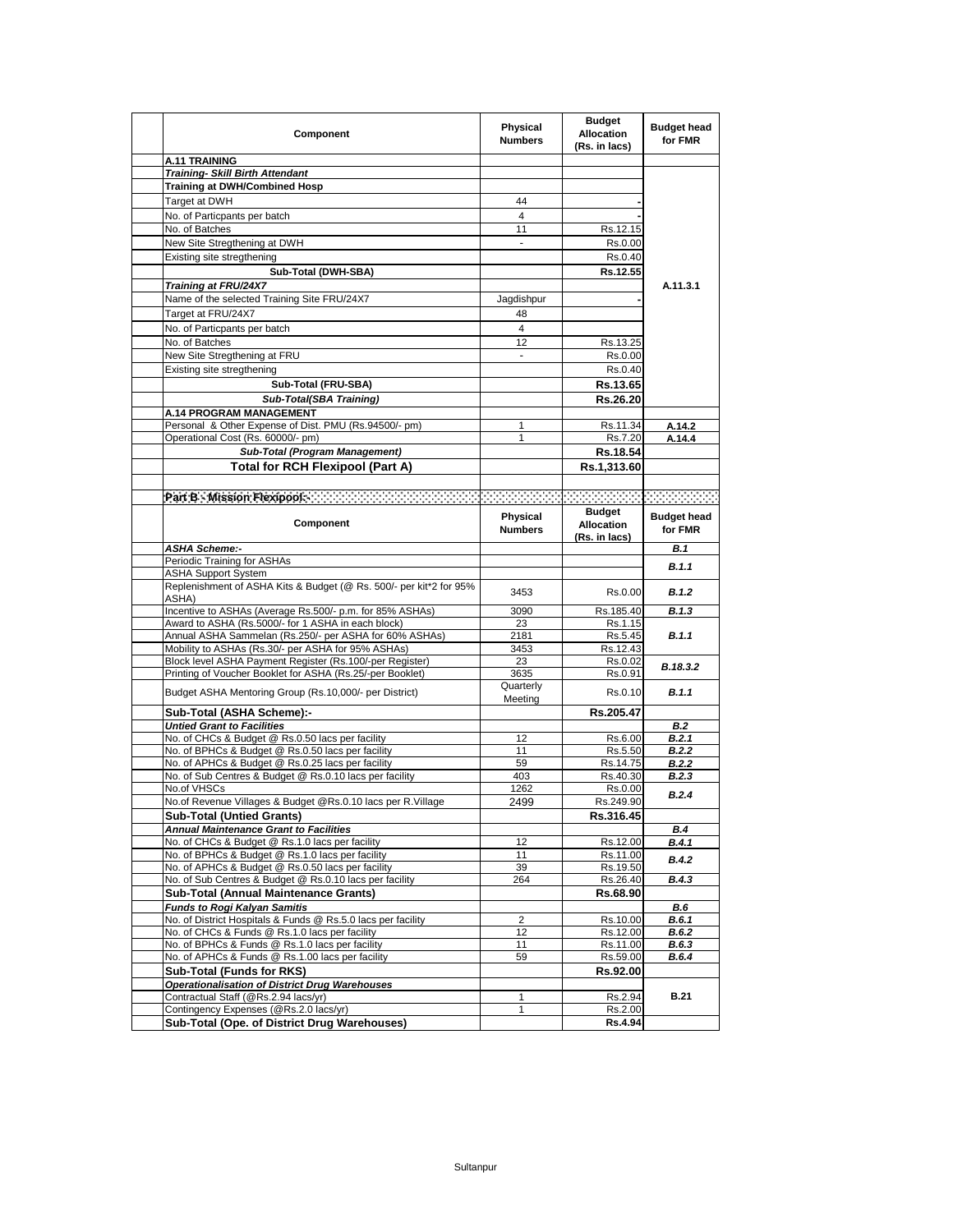| Component                                                                                            | Physical<br><b>Numbers</b> | <b>Budget</b><br><b>Allocation</b><br>(Rs. in lacs) | <b>Budget head</b><br>for FMR |
|------------------------------------------------------------------------------------------------------|----------------------------|-----------------------------------------------------|-------------------------------|
| <b>Mobility Support to DWH &amp; District Combined Hospital</b>                                      |                            |                                                     | B.27.8                        |
| Mobility Support to DWH/DCH @Rs.18000/- Per month.                                                   | 1                          | Rs.2.16                                             |                               |
| Sub-Total (Funds for Mobility Support to DWH & DCH)                                                  |                            | Rs.2.16                                             |                               |
| Mobility Support for Monitoring & Supervision.                                                       |                            |                                                     |                               |
| Mobility Support to District Community Mobilizer (@Rs.800/-per day X<br>8 days/month)                | $\mathbf{1}$               | Rs.0.77                                             |                               |
| Mobility Support to District Account Manager (@Rs.800/-per day X 6<br>days/month)                    | $\mathbf{1}$               | Rs.0.58                                             | B.18.3.2                      |
| Mobility Support to District Programme Manager (@Rs.800/-per day X<br>8 days/month)                  |                            | Rs.0.00                                             |                               |
| Sub-Total(Mobility Support for Monit. & Supervision)                                                 |                            | Rs.1.34                                             |                               |
| <b>Supervision of ANM/ASHAs</b>                                                                      |                            |                                                     |                               |
| Vehicle for Mobility @Rs.18000/-month/block                                                          | 23                         | Rs.49.68                                            | B.18.3.2                      |
| Sub-Total (Supervision of ANM/ASHAs)                                                                 |                            | Rs.49.68                                            |                               |
| <b>Vehicle Support for Specialist</b>                                                                |                            |                                                     |                               |
| One Vehicle for 5 block level facility (@Rs.18000/-month)                                            | 5                          | Rs.10.80                                            | B.27.8                        |
| <b>Sub-Total (Vehicle Support for Specialist)</b>                                                    |                            | Rs.10.80                                            |                               |
| <b>Diesel for Generator for District Hospitals</b>                                                   |                            |                                                     |                               |
| Diesel Support for generator (@Rs.1 lac per month)                                                   | $\overline{2}$             | Rs.24.00                                            | <b>B.28</b>                   |
| Sub-Total (Diesel Support for District Hospital)                                                     |                            | Rs.24.00                                            |                               |
| Diesel Support for Generator in Fully Functional CHC.                                                |                            |                                                     |                               |
| Diesel Support for Fully functional CHC (@Rs.35000/-per month)                                       | 12                         | Rs 50.40                                            |                               |
| Diesel Support for CHC functional in BPHC building (@Rs.13500/-per                                   | 11                         | Rs. 17.82                                           | <b>B.28</b>                   |
| month)                                                                                               |                            |                                                     |                               |
| Sub-Total (Diesel Support for fully functional CHCs)                                                 |                            | Rs.68.22                                            |                               |
| Saas Bahu Sammelans (1 each at District)<br>No. of Sammellans & Budget (@Rs. 1.50 lac. Per District) | $\mathbf{1}$               |                                                     | B.7.1                         |
| Sub-Total (Saas Bahu Sammelan)                                                                       |                            | Rs.1.50<br>Rs.1.50                                  |                               |
| Tehsil level Pradhan Sammelan                                                                        |                            |                                                     |                               |
| No. of Sammelans & Budget (@Rs.40,000 per Sammelan)                                                  | 7                          | Rs.2.80                                             | B.8.2                         |
| Sub-Total (Tehsil level Pradhan Sammelan)                                                            |                            | Rs.2.80                                             |                               |
| Organization of Swasthya Mela                                                                        |                            |                                                     |                               |
| Organization of S.Mela @Rs.20000/- Mela/Month at each block.                                         | 23                         | Rs.55.20                                            | <b>B.10.1</b>                 |
| Sub-Total (Swasthya Mela)                                                                            |                            | Rs.55.20                                            |                               |
| <b>Concurrent Audit</b>                                                                              |                            |                                                     |                               |
| Budget @ Rs. 4000/- per month for 12 months                                                          | 1                          | Rs.0.48                                             | <b>B.27.5</b>                 |
| <b>Sub-Total (Concurrent Audit)</b>                                                                  |                            | <b>Rs.0.48</b>                                      |                               |
| <b>Health Management Information System (HMIS):-</b>                                                 |                            |                                                     |                               |
| Hiring of Vehicle for District HMIS Nodal Officer (@Rs.800/- Visit)                                  | 8                          | Rs.0.77                                             |                               |
| Mobility Support for Block HMIS Nodal Officer (@Rs.600/-month)                                       | 23                         | Rs.1.66                                             |                               |
| Internet Connectivity @Rs.400/- per month/computer                                                   | 25                         | Rs.1.20                                             | B.21                          |
| Consumables & Stationary for Computer, printer (Rs.400/-per                                          |                            |                                                     |                               |
| month/facility)                                                                                      | 25                         | Rs.1.20                                             |                               |
| Sub-Total (HMIS)                                                                                     |                            | <b>Rs.4.82</b>                                      |                               |
| <b>Programme Management:-</b>                                                                        |                            |                                                     |                               |
| <b>Expenses at Additional Director level:-</b>                                                       |                            |                                                     |                               |
| Mobility @Rs.2500/-per District per Month.                                                           | 0                          | Rs.0.00                                             | B.27.6                        |
| Contingency Expenses @Rs.5000/- month.                                                               | 0                          | Rs.0.00                                             |                               |
| Sub-Total (Exp.at Addl.Director level)-                                                              |                            | Rs.0.00                                             |                               |
| <b>Operational Cost for Block Project Management Unit</b>                                            |                            |                                                     |                               |
| Honoraria to Block Data Assistant @Rs.8000/-Per Month                                                | 23                         | Rs.22.08                                            | B.27.1                        |
| Communication support to Block Program Manager @Rs.500/-P.M.                                         | 23                         | Rs.1.38                                             |                               |
| Sub-Total (Operational Cost for BPMU)                                                                |                            | Rs.23.46                                            |                               |
| <b>Provision of Contractual Staff (AYUSH)</b>                                                        |                            |                                                     |                               |
| Position                                                                                             | No.                        | <b>Budget</b>                                       |                               |
| ISM Lady Doctors (@ Rs.24,000/- per month)                                                           | 16                         | Rs.108.96                                           | B.14.4                        |
| AYUSH Doctors (@ Rs.24,000/- per month)<br>AYUSH Pharmacists (@ Rs.9,000/- per month)                | 36<br>17                   | Rs.18.36                                            | B.14.1                        |
| Sub-Total (Contractual Staff - AYUSH)                                                                |                            | Rs.127.32                                           |                               |
| Integrated Skill Refresher Training for ANM & LHV.                                                   |                            |                                                     |                               |
| Total Work load for the year                                                                         | 128                        |                                                     |                               |
| Total no. of Proposed Batches & Budget @Rs.165950/- per batch.                                       | 8                          | Rs.13.28                                            | B.16.3.1                      |
| Sub-Total (Integrated skill training for ANM/LHV)                                                    |                            | Rs.13.28                                            |                               |
|                                                                                                      |                            |                                                     |                               |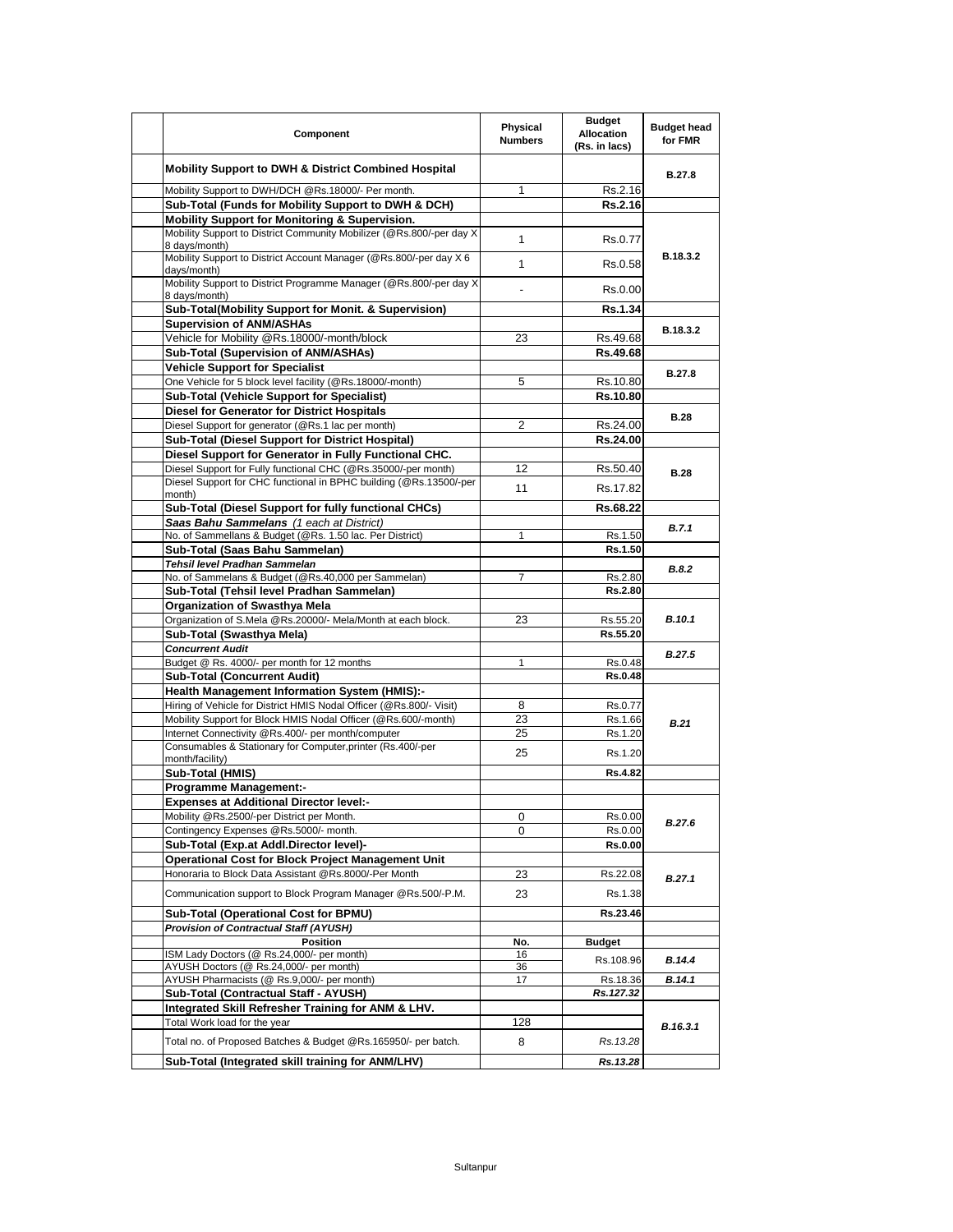| Component                                                                                                                                                                                                                                                                          | Physical<br><b>Numbers</b>     | <b>Budget</b><br><b>Allocation</b><br>(Rs. in lacs) | <b>Budget head</b><br>for FMR |
|------------------------------------------------------------------------------------------------------------------------------------------------------------------------------------------------------------------------------------------------------------------------------------|--------------------------------|-----------------------------------------------------|-------------------------------|
| Infrastructure & Manpower for UIP                                                                                                                                                                                                                                                  |                                |                                                     |                               |
| Mobile Workshop at Regional Depot @Rs.4 Lac.                                                                                                                                                                                                                                       | 0                              | Rs.0.00                                             |                               |
| Renovation & Electrification of WIC/WIF                                                                                                                                                                                                                                            | 0                              | Rs.0.00                                             |                               |
| Expansion of Cold Chain Store at Regional/Divisional Depo                                                                                                                                                                                                                          | 0                              | Rs.0.00                                             |                               |
| Expansion of Cold Chain Workshop @Rs.50000/-year/District.                                                                                                                                                                                                                         | 1                              | Rs.0.50                                             | B.26.5                        |
| Mobility Support to Block (1 Vehicle @Rs.800/-per block for 6 days in                                                                                                                                                                                                              |                                |                                                     |                               |
| a month for 12 months)                                                                                                                                                                                                                                                             | 23                             | Rs.13.25                                            |                               |
| IVRS System for Tracking of Beneficiaries.                                                                                                                                                                                                                                         | 0                              | Rs.0.00                                             | B.18.3.2                      |
| Sub - Total (Infrasturcture & Manpower for UIP)                                                                                                                                                                                                                                    |                                | Rs.13.75                                            |                               |
| , 1999, 1999, 1999, 1999, 1999, 199                                                                                                                                                                                                                                                |                                |                                                     |                               |
| Total for Mission Flexipool (Part B) <b>The Contract Contract Contract Contract</b> Total                                                                                                                                                                                          |                                |                                                     |                               |
|                                                                                                                                                                                                                                                                                    |                                |                                                     |                               |
| Component                                                                                                                                                                                                                                                                          | Physical<br><b>Numbers</b>     | <b>Budget</b><br><b>Allocation</b><br>(Rs. in lacs) |                               |
| Routine Immunization (Part C) <b>Example 20</b>                                                                                                                                                                                                                                    |                                | ana ang pa                                          |                               |
| Total Number of Immunization Sessions to be organized in the District                                                                                                                                                                                                              | 41736                          |                                                     |                               |
|                                                                                                                                                                                                                                                                                    | Sessions/Year                  |                                                     |                               |
| Mobility support for supervision: Supervisory visits by district level<br>officers for monitoring and supervision of RI @ Rs 50000 /District for<br>district level officers (this includes POL and maintenance) per year                                                           | 1                              | Rs.0.50                                             |                               |
| Alternate Vaccine delivery @ Rs 50/- sessionx 3 months(April-June)<br>+2 Vehicles /Blocks for 8 days /month for 9 months (July-March 10)                                                                                                                                           | 41736<br>Sessions/Year         | Rs.20.85                                            |                               |
| Focus on Urban slum & underserved areasHiring an ANM @<br>Rs.300/session for four sessions/month/slum of 10000 population and<br>Rs.200/- per month as contingency per slum of i.e. total expense of<br>Rs. 1400/- per month per slum of 10000 population                          | 0 Sessions/Year                | Rs.0.00                                             |                               |
| Mobilization of children by ASHA /RI Mobilizer @ Rs 150/- per<br>session                                                                                                                                                                                                           | 41736<br>Sessions/Year         | Rs.62.60                                            |                               |
| Support for Computer Assistant for RI reporting (with annual<br>increment of 10% wef from 2010-11Districts @ Rs 8000- 10,000 p.m                                                                                                                                                   | $\mathbf{1}$                   | Rs.1.06                                             |                               |
| Printing and dissemination of tally sheets, monitoring forms, etc. @<br>Rs 1 /beneficiary                                                                                                                                                                                          | 127734<br>Benefiaceries        | Rs.1.28                                             |                               |
| Quarterly Review & feedback meeting exclusive for RI at district level<br>with one Block MOIC, ICDS CDPO and other stakeholders<br>stakeholders @ Rs 100/- per participant for meeting expenses (lunch,<br>organizational expenses)                                                | 69                             | Rs.0.28                                             |                               |
| Quarterly Review Meetings at Block level Quarterly Review &<br>feedback meeting for exclusive for RI at Block level @Rs 50/-ppas<br>honorarium for ASHA (travel) and Rs 25 /-person at the disposal of<br>MOIC for meeting expenses(refreshments, stationary and Misc<br>expences) | 4159                           | Rs.5.71                                             |                               |
| District level orientation training for 2 days of ANM, Multipurpose<br>Health worker @ Rs67300/batch with 20 participants in each batch                                                                                                                                            | 15 Batch                       | Rs.10.10                                            |                               |
| One day cold chain handelers training for block level cold chain<br>handlers @ Rs. 26,000 per batch and Rs 3000 for Observer<br>nominated by State                                                                                                                                 | 1Batch                         | Rs.0.29                                             |                               |
| One day Training of block level data handlers by DIO and District<br>Cold chain Officer to train about the reporting formats of Immunization<br>and NRHM Rs 300/Participant/Block                                                                                                  | 23                             | Rs.0.06                                             |                               |
| Microplanning at SC levelRs 100/- per subcentre (meeting at block<br>level, logistic)                                                                                                                                                                                              | 403                            | Rs.0.40                                             |                               |
| Microplanning at Block & District levelFor consolidation of microplan<br>at PHC/CHC level @ Rs 1000/- block & at district level @ Rs 2000/-<br>per district                                                                                                                        | 1District & 23<br><b>Block</b> | Rs.0.25                                             |                               |
| Consumables for computer including provision for internet access for<br>RIMSRs 400/- Month / Districts                                                                                                                                                                             | 1                              | Rs.0.05                                             |                               |
| Red/Black Plastic bags etc, 2 bags per session @ Rs. 2/Bag                                                                                                                                                                                                                         | 41736<br>Sessions/Year         | Rs.1.94                                             |                               |
| Purchase of Bleach/Hypochlorite solution Rs. 500/vaccine storage<br>point/year X 1000 vaccine storage points                                                                                                                                                                       | 22 Vaccine<br>storage points   | Rs.0.09                                             |                               |
| Purchase of Twin bucket Rs 400 per PHC/CHC per year                                                                                                                                                                                                                                | 22 Vaccine<br>storage points   | Rs.0.09                                             |                               |
| Funds for purchase of small polythene zipper bags to keep vaccines<br>in the vaccine carriers Rs. 0.5/polythene bag X total number of<br>sessions/year +10% wastage                                                                                                                | 41736<br>Sessions/Year         | Rs.0.24                                             |                               |
| Funds for preparing disposal pit for disposal of sharp immunization<br>waste. Rs. 3500/pit X 500 vaccine storage points                                                                                                                                                            | 11                             | Rs.0.40                                             |                               |
| <b>RI</b> subtotal                                                                                                                                                                                                                                                                 |                                | Rs.106.19                                           |                               |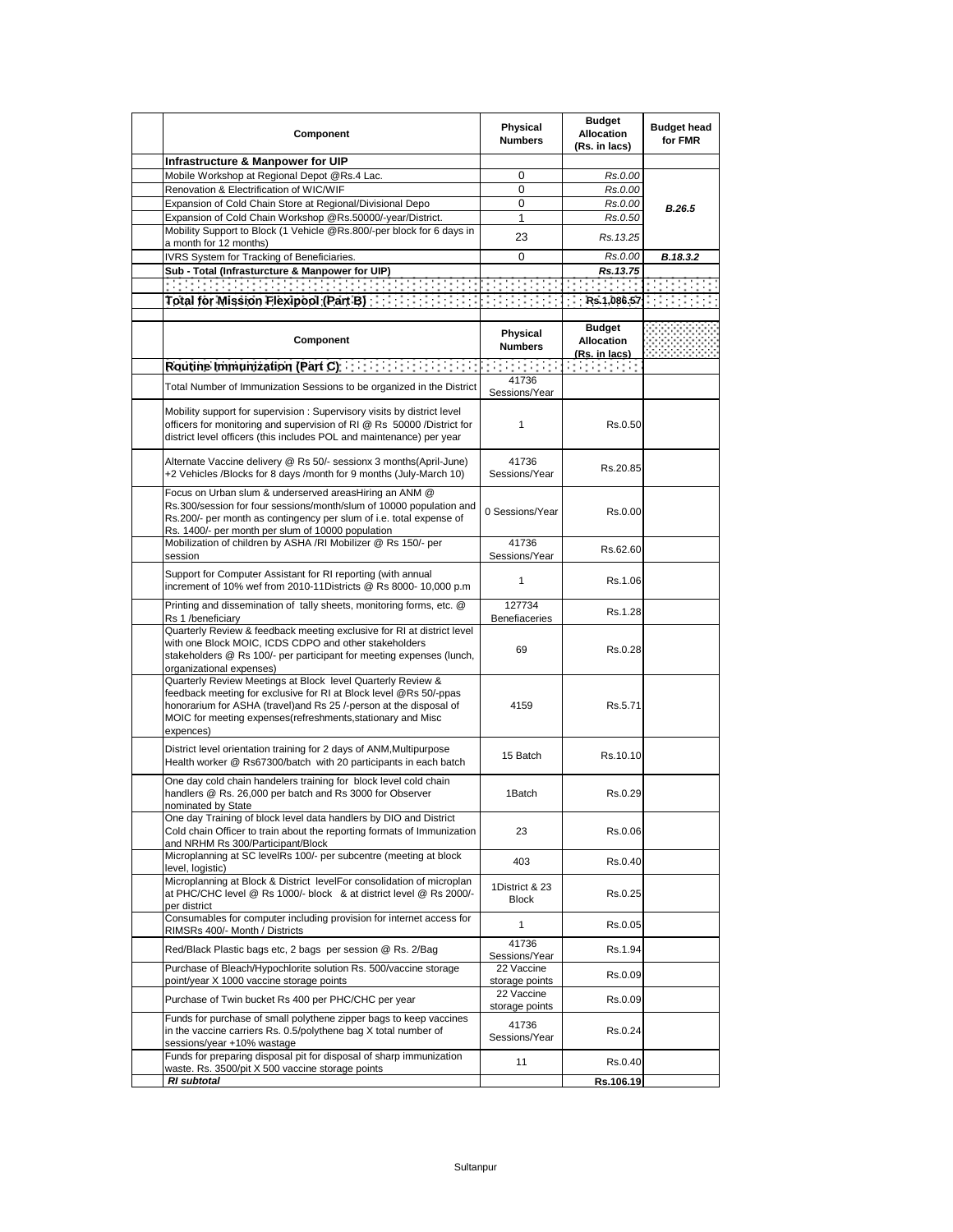|              | Component                                                                                                                                                          | Physical<br><b>Numbers</b>     | <b>Budget</b><br><b>Allocation</b><br>(Rs. in lacs) | <b>Budget head</b><br>for FMR |
|--------------|--------------------------------------------------------------------------------------------------------------------------------------------------------------------|--------------------------------|-----------------------------------------------------|-------------------------------|
|              | <b>Cold Chain maintenance</b>                                                                                                                                      |                                |                                                     |                               |
|              | Cold chain maintenance@Rs 500/Block & Rs 10,000/District/Year                                                                                                      | 1District & 23<br><b>Block</b> | Rs.0.26                                             |                               |
|              | POL for vaccine delivery from State to District and from district to<br>PHC/CHCs@ Rs. 100000/- district/Year )                                                     | 1District                      | Rs.1.00                                             |                               |
|              | <b>Subtotal Cold Chain</b><br>Sub Total (Part C)                                                                                                                   |                                | Rs.1.26<br>Rs.107.45                                |                               |
|              |                                                                                                                                                                    |                                |                                                     |                               |
|              |                                                                                                                                                                    |                                |                                                     |                               |
|              | 1. NPCB                                                                                                                                                            |                                |                                                     |                               |
| SI.          | Component                                                                                                                                                          | Physical<br><b>Numbers</b>     | <b>Budget</b><br><b>Allocation</b><br>(Rs. in lacs) | <b>Budget Head</b><br>for FMR |
| 1.1          | Govt Sector 30% of Tot. Trgt @531/cat.oprt.(IOL)                                                                                                                   | 3875                           | 2057625                                             |                               |
| 1.2          | NGO Sector 20% of Tot Trgt @ 656/Cat. Oprt.(IOL)                                                                                                                   | 2583                           | 1694448                                             |                               |
| 1.3          | Pvt. Sector 50% of Tot trgt.                                                                                                                                       | 6459                           | $\Omega$                                            |                               |
|              | <b>Sub Total</b>                                                                                                                                                   | 12917                          | 3752073                                             |                               |
| 2            | SES (Free Spec. to Children) @ of 100/-Spec                                                                                                                        | 1345                           |                                                     |                               |
| 3            | Vision Centre @ 50,000/Centre Equipment                                                                                                                            | 1 Govt/NGO                     | 50000                                               |                               |
| 4            | Operations other than Cataract                                                                                                                                     | 213                            | 213000                                              |                               |
| 5            | Eye Collection @ 500/Cornea.                                                                                                                                       |                                | 0                                                   |                               |
|              | Total allocated for the District in Rs.                                                                                                                            |                                | 4015073                                             |                               |
|              | 2. RNTCP(WB)                                                                                                                                                       |                                |                                                     |                               |
|              |                                                                                                                                                                    |                                |                                                     |                               |
| SI.          | Component                                                                                                                                                          | Physical<br><b>Numbers</b>     | <b>Budget</b><br><b>Allocation</b><br>(Rs. in lacs) | <b>Budget Head</b><br>for FMR |
|              | 1 CIVIL WORKS<br>2 LABORATORY MATERIALS                                                                                                                            |                                | 80600                                               |                               |
|              | 3 HONERARIUM                                                                                                                                                       |                                | 448000<br>563720                                    |                               |
|              | 4 IEC/ PUBLICITY                                                                                                                                                   |                                | 196700                                              |                               |
|              | 5 EQUIPMENT MAINTENANCE                                                                                                                                            |                                | 104400                                              |                               |
|              | 6 TRAINING                                                                                                                                                         |                                | 232040                                              |                               |
|              | 7 POL & VEHICLE MAINTENANCE                                                                                                                                        |                                | 240000                                              |                               |
|              | 8 VEHICLE HIRING CHARGES                                                                                                                                           |                                | 220500                                              |                               |
|              | 9 NGO/PP SUPPORT                                                                                                                                                   |                                | 135000                                              |                               |
|              | 10 MISCELLANEOUS EXPENSES                                                                                                                                          |                                | 399270                                              |                               |
|              | 11 CONTRACTUAL SERVICES                                                                                                                                            |                                | 3894000                                             |                               |
|              | 12 PRINTING                                                                                                                                                        |                                | 199800                                              |                               |
|              | 13 RESEARCH & STUDIES<br>14 MEDICAL COLLEGES                                                                                                                       |                                |                                                     |                               |
|              | 15 PROCUREMENT OF VEHICLES                                                                                                                                         |                                | 300000                                              |                               |
|              | 16 PROCUREMENT OF EQUIPMENT                                                                                                                                        |                                |                                                     |                               |
|              | Sub-TOTAL                                                                                                                                                          |                                | 7014030                                             |                               |
|              | <b>Grand Total</b>                                                                                                                                                 | 7014030                        |                                                     |                               |
| 3. NLEP      |                                                                                                                                                                    |                                |                                                     |                               |
|              | <b>Activities</b>                                                                                                                                                  | <b>Physical</b>                | <b>Financial</b>                                    |                               |
|              |                                                                                                                                                                    | <b>Targets</b>                 |                                                     |                               |
|              |                                                                                                                                                                    |                                | <b>Allocation</b>                                   |                               |
|              | Contractual Services- Driver                                                                                                                                       |                                |                                                     |                               |
|              | Remuneration @ Rs. 7,000/= P.M.                                                                                                                                    | 0                              | 0                                                   |                               |
|              | Sub total                                                                                                                                                          |                                | 0                                                   |                               |
| $\mathbf{2}$ | <b>Office Maintenance</b>                                                                                                                                          |                                |                                                     |                               |
|              | Telephone/Fax/Internet @ Rs. 15,000/= P.A.                                                                                                                         |                                | 15000                                               |                               |
|              | Office Operation & Maintenance @ Rs. 18,000/= P.A.<br>Consum-ables Stationery @ Rs. 24,000 P.A.                                                                    |                                | 18000<br>24000                                      |                               |
|              | Maintenance of Office Equipment & Furniture etc.                                                                                                                   |                                | 15000                                               |                               |
|              | Sub total                                                                                                                                                          |                                | 72000                                               |                               |
| 3            | Mobility-                                                                                                                                                          |                                |                                                     |                               |
|              | Vehicle operation / hiring of 1 Vehicle @ Rs 75000 P.A.                                                                                                            |                                | 75000                                               |                               |
|              | Sub total                                                                                                                                                          |                                | 75000                                               |                               |
| 4            | <b>Training</b>                                                                                                                                                    |                                |                                                     |                               |
|              | 4 Days' Training of newly recruited Medical Officers @ Rs 28,000 per<br>batch of 30 trainees<br>3 Days' Training of newly recruited Health Workers @ Rs 24,000 per | 12                             | 11200<br>12000                                      |                               |
|              | batch of 30 trainees                                                                                                                                               | 15                             |                                                     |                               |
|              | 2 Days' Refresher Training of Medical Officers @ Rs 16,000 per batch<br>of 30 trainees                                                                             | 60                             | 64000                                               |                               |
|              | 2 Days' Refresher Training of Health Workers @ Rs 16,000 per batch<br>of 30 trainees<br>Sub total                                                                  | 60                             | 87200                                               |                               |
|              |                                                                                                                                                                    |                                |                                                     |                               |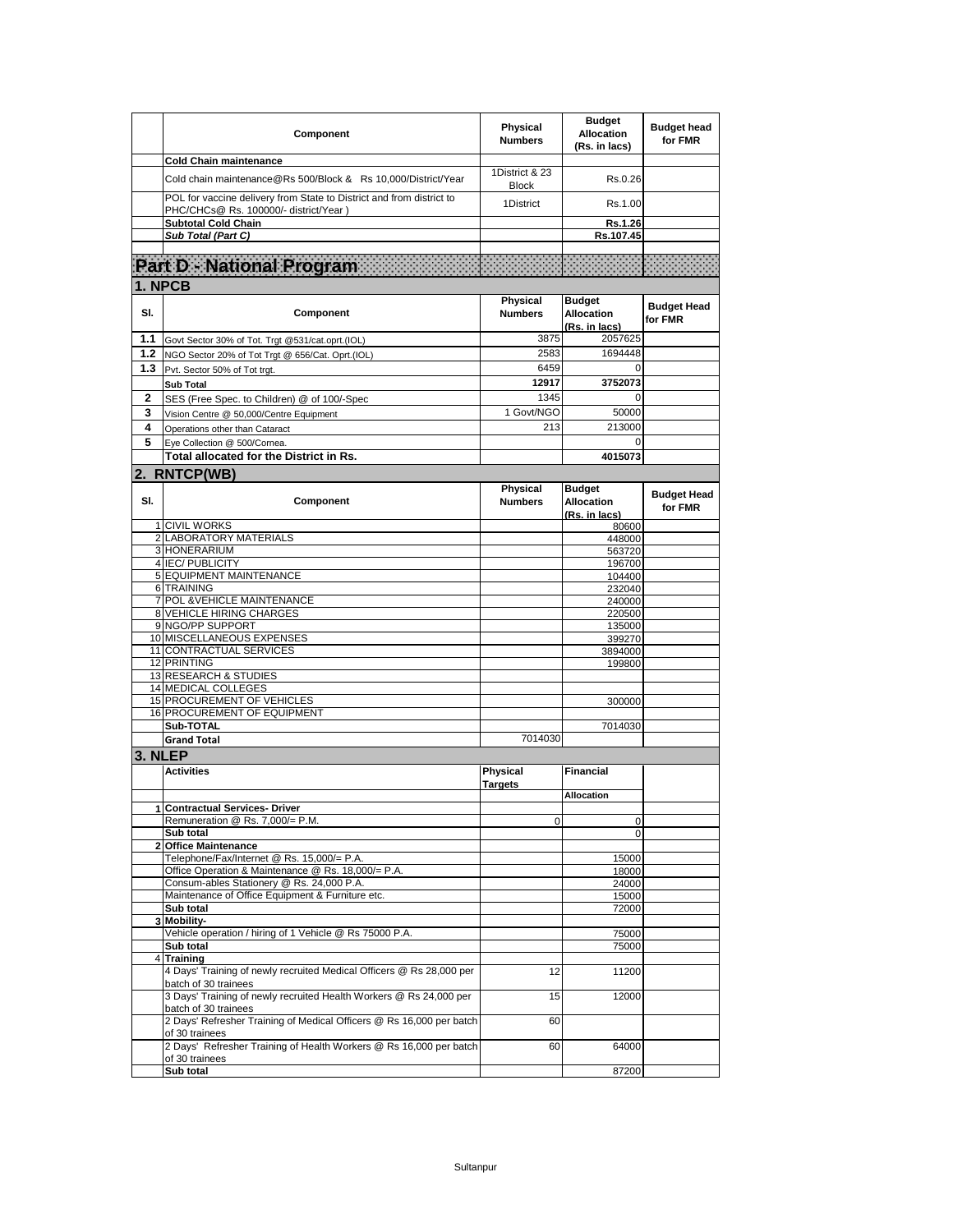|     | Component                                                                                                        | Physical<br><b>Numbers</b> | <b>Budget</b><br><b>Allocation</b><br>(Rs. in lacs) | <b>Budget head</b><br>for FMR |
|-----|------------------------------------------------------------------------------------------------------------------|----------------------------|-----------------------------------------------------|-------------------------------|
|     | 5 Procurement                                                                                                    |                            |                                                     |                               |
|     | Supportive medicines and other items for patients @ Rs39 per patient                                             |                            | 15000                                               |                               |
|     | under treatment<br>Splints, Crutches, Items for Deformity Patients Rs. 15/= per patient                          |                            | 6000                                                |                               |
|     | under treatment                                                                                                  |                            |                                                     |                               |
|     | Patient Welfare Rs. 26/= per patient under treatment<br>Printing of forms @ Rs. 39/= per patient under treatment |                            | 10000<br>15000                                      |                               |
|     | Sub total                                                                                                        |                            | 46000                                               |                               |
|     | <b>6 IEC Activities</b>                                                                                          |                            |                                                     |                               |
|     | Rallies @ Rs. 5,000/= each                                                                                       | 2                          | 10000                                               |                               |
|     | School Quiz @ Rs. 1000/= each                                                                                    | 10                         | 10000                                               |                               |
|     | IPC workshops of ASHA @ Rs. 5000/= each                                                                          | 2                          | 10000                                               |                               |
|     | Health Mela in local festivals, Melas etc. @ Rs. 5,000/= each<br>Sub total                                       |                            | 5000<br>35000                                       |                               |
|     | 7 Urban Leprosy Project                                                                                          |                            |                                                     |                               |
|     | <b>Supportive Medicines</b>                                                                                      |                            | 9000                                                |                               |
|     | Monitoring & Supervision                                                                                         |                            | 6000                                                |                               |
|     | MDT delivery & follow-up services                                                                                |                            | 11300                                               |                               |
|     | Sub total<br>8 Incentive to Ashas                                                                                |                            | 26300<br>37400                                      |                               |
|     | 9 Review Meetings                                                                                                |                            | 18000                                               |                               |
|     | 10 Disability Prevention & Medical Rehabilitation                                                                |                            |                                                     |                               |
|     | Screening Camp for selection of RCS patients                                                                     |                            | 10000                                               |                               |
|     | Screening Camp - miscellaneous expenses                                                                          |                            | 10000                                               |                               |
|     | Screening Camp- Self Care Kits & patient Welfare items<br>Sub total                                              |                            | 10000<br>30000                                      |                               |
|     | 11 Cash Assistance                                                                                               |                            |                                                     |                               |
|     | Cash assistance- POL for Vehicle                                                                                 |                            | 20000                                               |                               |
|     | Cash assistance- TA DA for Leprosy Staff                                                                         |                            | 60000                                               |                               |
|     | Sub total                                                                                                        |                            | 80000                                               |                               |
|     | <b>Grand Total</b>                                                                                               |                            | 506900                                              |                               |
|     | <b>4. NVBDCP</b>                                                                                                 |                            |                                                     |                               |
|     | Sl. Activity Proposed                                                                                            | Physical                   | <b>Budget</b>                                       | <b>Budget</b> head            |
| No. |                                                                                                                  | <b>Numbers</b>             | <b>Allocation</b> (Rs.                              | for FMR                       |
|     |                                                                                                                  |                            | In lacs)                                            |                               |
|     | 1 DBS (Domestic Budgetary Support)                                                                               |                            |                                                     |                               |
|     |                                                                                                                  |                            |                                                     |                               |
|     | 1.1 Malaria                                                                                                      |                            |                                                     |                               |
|     | Incentive to ASHA                                                                                                |                            |                                                     |                               |
|     | Training                                                                                                         |                            |                                                     |                               |
|     | Monitoring & Supervision                                                                                         |                            | 45000                                               |                               |
|     | BCC/IEC Anti Malaria Month                                                                                       |                            | 20000                                               |                               |
|     | Malaria: Total                                                                                                   |                            | 65000                                               |                               |
|     | 1.2 Elimination of Lymphatic Filarisis                                                                           |                            |                                                     |                               |
|     | Training of MO's                                                                                                 |                            | 48158.5                                             |                               |
|     |                                                                                                                  |                            | 144475.5                                            |                               |
|     | Training of Paramedical / Supervisor                                                                             |                            | 47000                                               |                               |
|     | Night Survey                                                                                                     |                            |                                                     |                               |
|     | POL/Mobility                                                                                                     |                            | 73000                                               |                               |
|     | Training of drug Disrtibuters                                                                                    |                            | 291504                                              |                               |
|     | Honorarium of drug distributers                                                                                  |                            | 813782                                              |                               |
|     | Honorrium of Supervisors                                                                                         |                            | 95151.5                                             |                               |
|     | Morbity Management                                                                                               |                            | 60000                                               |                               |
|     | Inter Sectoral Conver. & social mobilization in Ly. Filariasis                                                   |                            | 210000                                              |                               |
|     | from malaria BCC/IEC                                                                                             |                            |                                                     |                               |
|     | Filaria: Total                                                                                                   |                            | 1783071.5                                           |                               |
|     | 1.3 Dengue/ Chikungunya                                                                                          |                            |                                                     |                               |
|     | Apex Referral Lab                                                                                                |                            |                                                     |                               |
|     | sentinel surveillance Hospital                                                                                   |                            |                                                     |                               |
|     | Epidemic Preparedness & rapid response                                                                           |                            |                                                     |                               |
|     | Training Workshop                                                                                                |                            |                                                     |                               |
|     | Dengue/ Chikungunya from malaria BCC/IEC                                                                         |                            |                                                     |                               |
|     | Dengue/ Chikungunya: Total                                                                                       |                            | 0                                                   |                               |
|     | $1.4$ AES/JE                                                                                                     |                            |                                                     |                               |
|     | Strengthing of Surveillance Treatment facilities                                                                 |                            |                                                     |                               |
|     | Strengthing of Surveillance diagnosis JE lab facilities                                                          |                            |                                                     |                               |